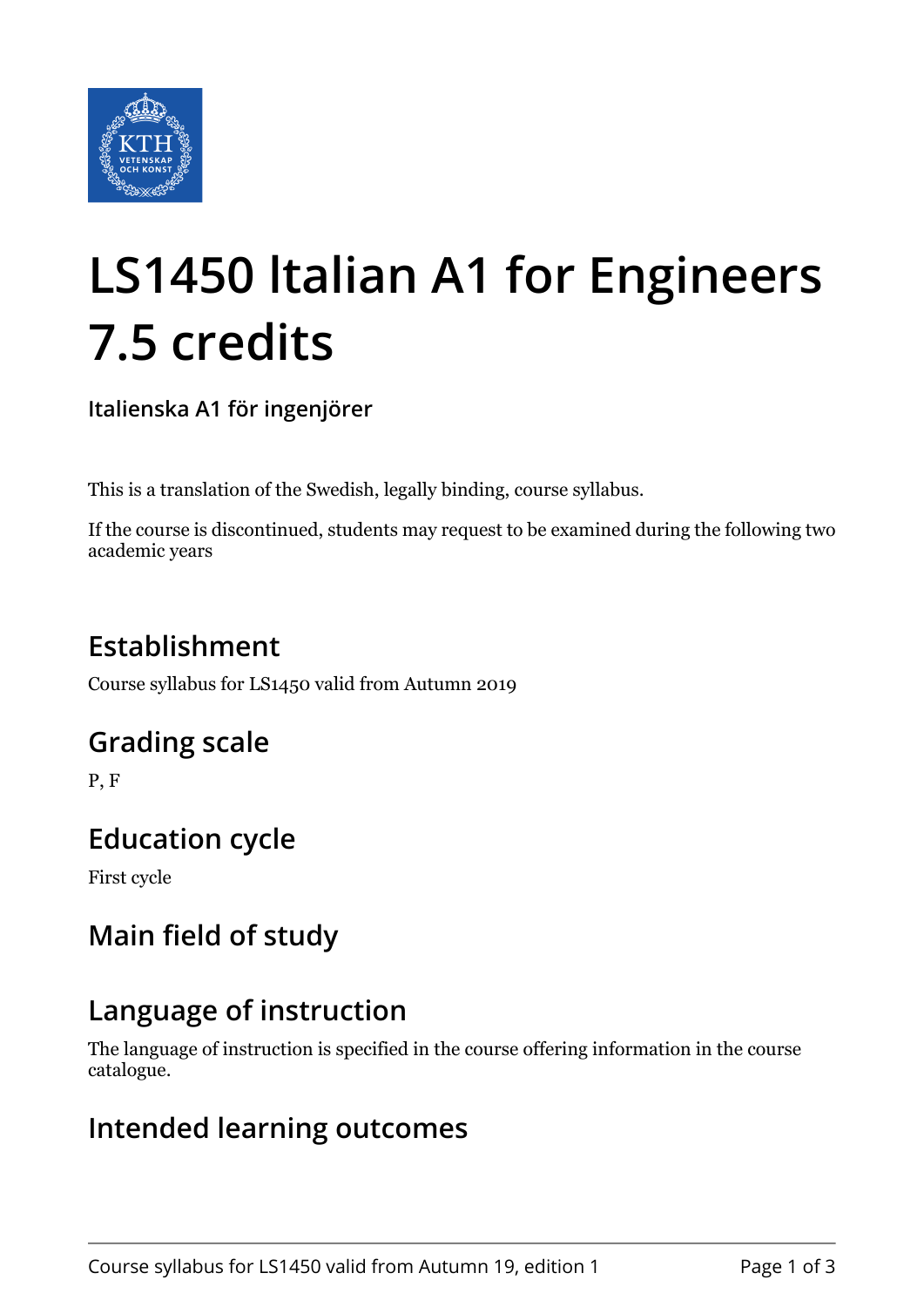The intended learning outcomes for the course are at level A1, with certain elements at level A2 according to the CEFR, the Common European Framework of Reference for language, and aim to strengthen the student's global competence.

On completion of the course, the student should be able to:

- use the language in speech and writing in simple everyday situations (A1)
- in Swedish, understand and account for information from different elementary texts (A1)
- identify facts from simple authentic texts (A2)
- identify the main contents in a shorter oral presentation on familiar topics (A1/A2)

#### **Course contents**

Overview of the basics of Italian grammar, as well as pronunciation and intonation. Listening comprehension and spoken communication exercises Reading comprehension exercises on simple texts with different contents. Writing exercises. Aspects of Italy's culture, society and technical development.

## **Specific prerequisites**

General admission requirements Applicants to the course are not required to have prior knowledge in Italian.

## **Course literature**

The reading list will be announced before the beginning of the course.

The recommended reference literature and electronic resources will be announced in the course information.

## **Examination**

- KONA Assessment, 1.5 credits, grading scale: P, F
- LEXA Continuous Assessment, 6.0 credits, grading scale: P, F

Based on recommendation from KTH's coordinator for disabilities, the examiner will decide how to adapt an examination for students with documented disability.

The examiner may apply another examination format when re-examining individual students.

In agreement with the KTH coordinator for disabilities, it is the examiner who decides to adapt an examination for students in possession of a valid medical certificate documenting a disability. The examiner may permit other examination formats at the re-examination of individual students.